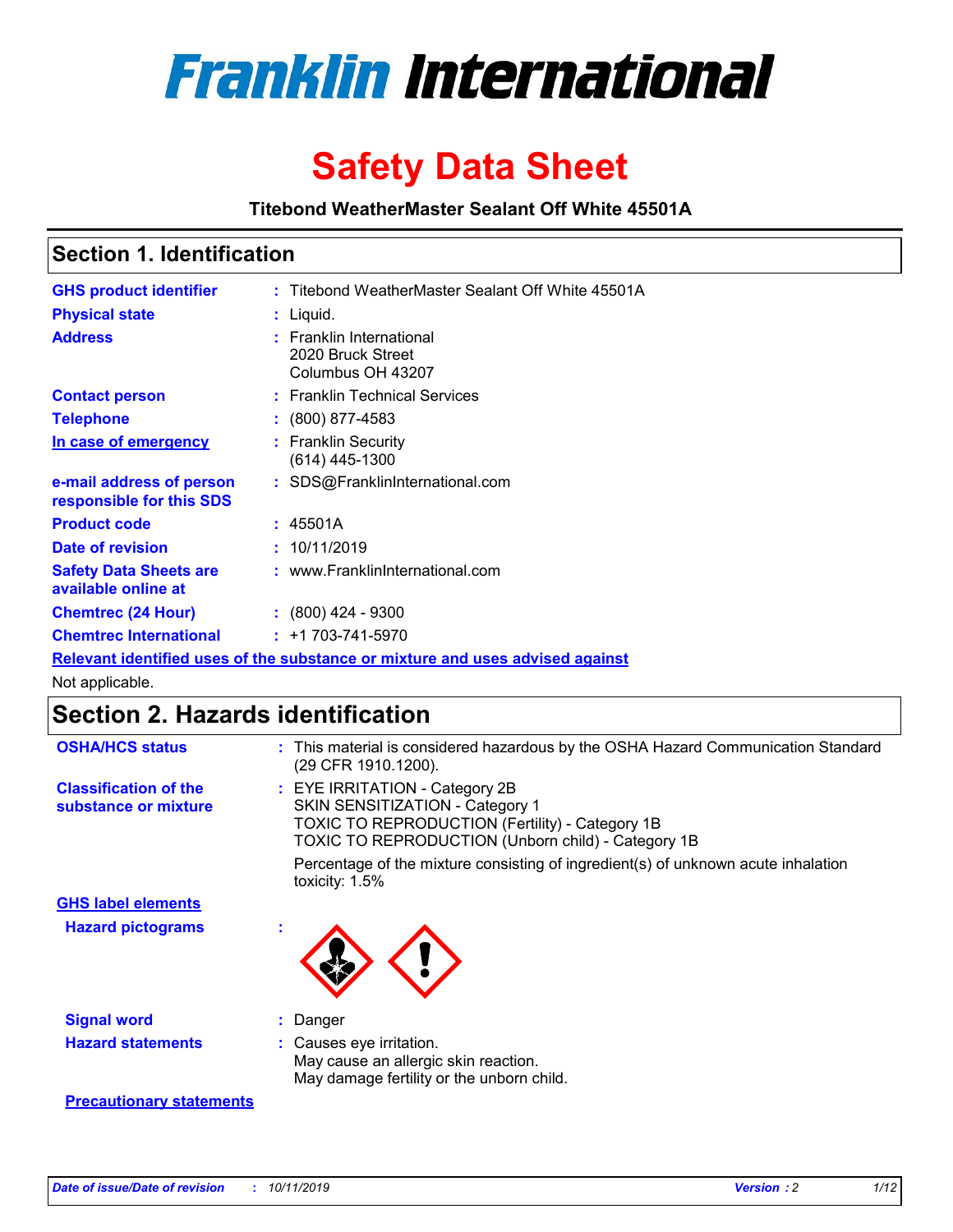### **Section 2. Hazards identification**

| <b>Prevention</b>                          | : Obtain special instructions before use. Do not handle until all safety precautions have<br>been read and understood. Wear protective gloves. Wear eye or face protection.<br>Wear protective clothing. Avoid breathing vapor. Wash hands thoroughly after handling.<br>Contaminated work clothing must not be allowed out of the workplace.                                                        |
|--------------------------------------------|------------------------------------------------------------------------------------------------------------------------------------------------------------------------------------------------------------------------------------------------------------------------------------------------------------------------------------------------------------------------------------------------------|
| <b>Response</b>                            | : IF exposed or concerned: Get medical attention. IF ON SKIN: Wash with plenty of<br>soap and water. Wash contaminated clothing before reuse. If skin irritation or rash<br>occurs: Get medical attention. IF IN EYES: Rinse cautiously with water for several<br>minutes. Remove contact lenses, if present and easy to do. Continue rinsing. If eye<br>irritation persists: Get medical attention. |
| <b>Storage</b>                             | : Store locked up.                                                                                                                                                                                                                                                                                                                                                                                   |
| <b>Disposal</b>                            | : Dispose of contents and container in accordance with all local, regional, national and<br>international regulations.                                                                                                                                                                                                                                                                               |
| <b>Hazards not otherwise</b><br>classified | : Product generates methanol during cure.                                                                                                                                                                                                                                                                                                                                                            |
|                                            |                                                                                                                                                                                                                                                                                                                                                                                                      |

## **Section 3. Composition/information on ingredients**

| <b>Substance/mixture</b><br>: Mixture                |               |                     |
|------------------------------------------------------|---------------|---------------------|
| Ingredient name                                      | $\frac{9}{6}$ | <b>CAS number</b>   |
| 3-aminopropyltriethoxysilane<br>Dibutyltin dilaurate | צ≥<br>≤0.3    | 919-30-2<br>77-58-7 |

Any concentration shown as a range is to protect confidentiality or is due to batch variation.

**There are no additional ingredients present which, within the current knowledge of the supplier and in the concentrations applicable, are classified as hazardous to health or the environment and hence require reporting in this section.**

**Occupational exposure limits, if available, are listed in Section 8.**

### **Section 4. First aid measures**

| <b>Description of necessary first aid measures</b> |                                                                                                                                                                                                                                                                                                                                                                                                                                                                                                                                                                                                                                                                                                                                                                           |  |  |  |
|----------------------------------------------------|---------------------------------------------------------------------------------------------------------------------------------------------------------------------------------------------------------------------------------------------------------------------------------------------------------------------------------------------------------------------------------------------------------------------------------------------------------------------------------------------------------------------------------------------------------------------------------------------------------------------------------------------------------------------------------------------------------------------------------------------------------------------------|--|--|--|
| <b>Eye contact</b>                                 | : Immediately flush eyes with plenty of water, occasionally lifting the upper and lower<br>eyelids. Check for and remove any contact lenses. Continue to rinse for at least 10<br>minutes. If irritation persists, get medical attention.                                                                                                                                                                                                                                                                                                                                                                                                                                                                                                                                 |  |  |  |
| <b>Inhalation</b>                                  | : Remove victim to fresh air and keep at rest in a position comfortable for breathing. If<br>not breathing, if breathing is irregular or if respiratory arrest occurs, provide artificial<br>respiration or oxygen by trained personnel. It may be dangerous to the person providing<br>aid to give mouth-to-mouth resuscitation. Get medical attention. If unconscious, place<br>in recovery position and get medical attention immediately. Maintain an open airway.<br>Loosen tight clothing such as a collar, tie, belt or waistband. In case of inhalation of<br>decomposition products in a fire, symptoms may be delayed. The exposed person may<br>need to be kept under medical surveillance for 48 hours.                                                       |  |  |  |
| <b>Skin contact</b>                                | : Wash with plenty of soap and water. Remove contaminated clothing and shoes. Wash<br>contaminated clothing thoroughly with water before removing it, or wear gloves.<br>Continue to rinse for at least 10 minutes. Get medical attention. In the event of any<br>complaints or symptoms, avoid further exposure. Wash clothing before reuse. Clean<br>shoes thoroughly before reuse.                                                                                                                                                                                                                                                                                                                                                                                     |  |  |  |
| <b>Ingestion</b>                                   | : Wash out mouth with water. Remove dentures if any. Remove victim to fresh air and<br>keep at rest in a position comfortable for breathing. If material has been swallowed and<br>the exposed person is conscious, give small quantities of water to drink. Stop if the<br>exposed person feels sick as vomiting may be dangerous. Do not induce vomiting<br>unless directed to do so by medical personnel. If vomiting occurs, the head should be<br>kept low so that vomit does not enter the lungs. Get medical attention. Never give<br>anything by mouth to an unconscious person. If unconscious, place in recovery position<br>and get medical attention immediately. Maintain an open airway. Loosen tight clothing<br>such as a collar, tie, belt or waistband. |  |  |  |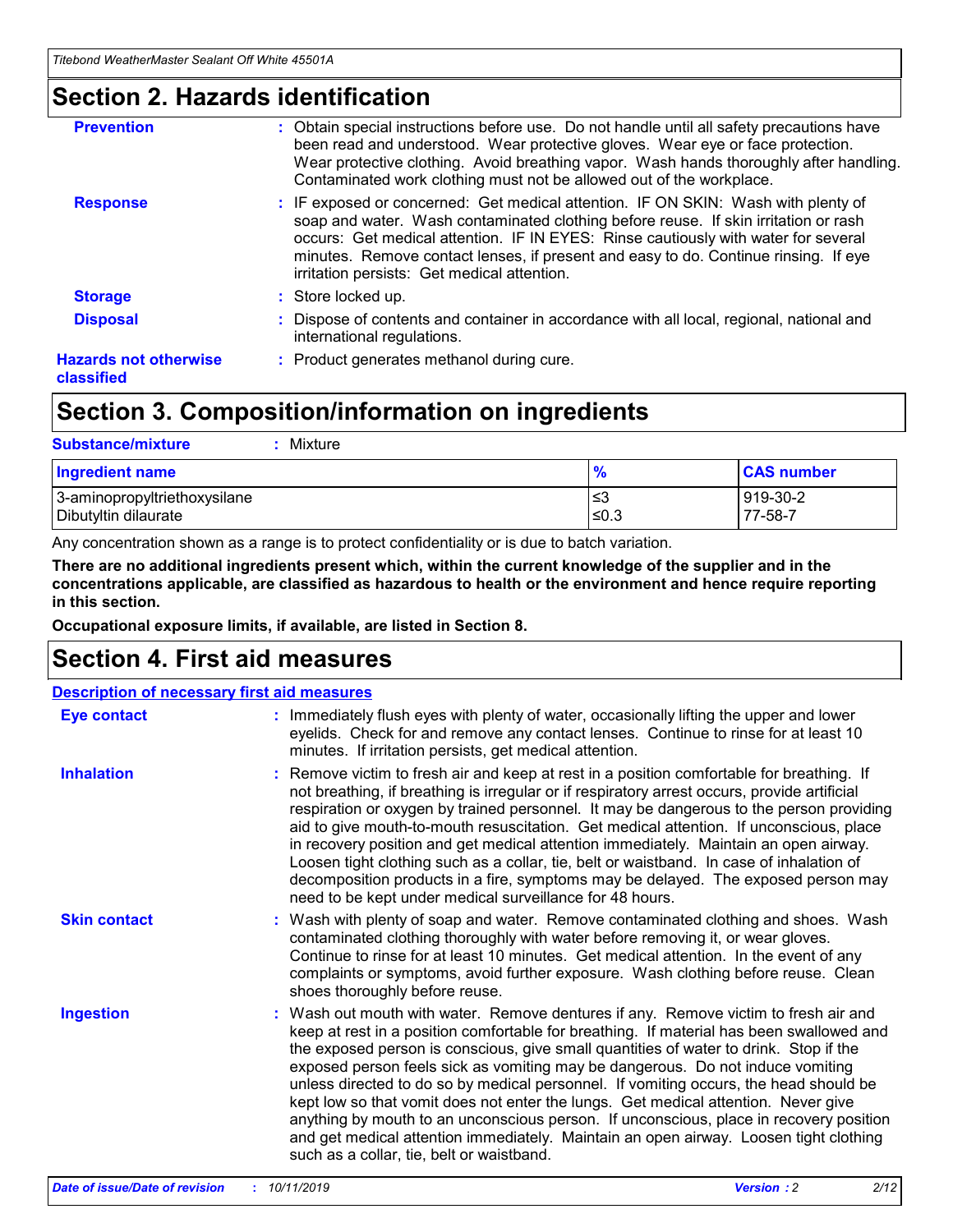# **Section 4. First aid measures**

| Most important symptoms/effects, acute and delayed |                                       |                                                                                                                                                                                                                                                                                                                                                                                                                 |  |  |  |
|----------------------------------------------------|---------------------------------------|-----------------------------------------------------------------------------------------------------------------------------------------------------------------------------------------------------------------------------------------------------------------------------------------------------------------------------------------------------------------------------------------------------------------|--|--|--|
|                                                    | <b>Potential acute health effects</b> |                                                                                                                                                                                                                                                                                                                                                                                                                 |  |  |  |
| <b>Eye contact</b>                                 |                                       | : May cause eye irritation.                                                                                                                                                                                                                                                                                                                                                                                     |  |  |  |
| <b>Inhalation</b>                                  |                                       | : No known significant effects or critical hazards.                                                                                                                                                                                                                                                                                                                                                             |  |  |  |
| <b>Skin contact</b>                                |                                       | : May cause skin irritation.                                                                                                                                                                                                                                                                                                                                                                                    |  |  |  |
| <b>Ingestion</b>                                   |                                       | : No known significant effects or critical hazards.                                                                                                                                                                                                                                                                                                                                                             |  |  |  |
| <b>Over-exposure signs/symptoms</b>                |                                       |                                                                                                                                                                                                                                                                                                                                                                                                                 |  |  |  |
| <b>Eye contact</b>                                 |                                       | : Adverse symptoms may include the following:<br>irritation<br>watering<br>redness                                                                                                                                                                                                                                                                                                                              |  |  |  |
| <b>Inhalation</b>                                  |                                       | : Adverse symptoms may include the following:<br>reduced fetal weight<br>increase in fetal deaths<br>skeletal malformations                                                                                                                                                                                                                                                                                     |  |  |  |
| <b>Skin contact</b>                                |                                       | : Adverse symptoms may include the following:<br>irritation<br>redness<br>reduced fetal weight<br>increase in fetal deaths<br>skeletal malformations                                                                                                                                                                                                                                                            |  |  |  |
| <b>Ingestion</b>                                   |                                       | : Adverse symptoms may include the following:<br>reduced fetal weight<br>increase in fetal deaths<br>skeletal malformations                                                                                                                                                                                                                                                                                     |  |  |  |
|                                                    |                                       | <b>Indication of immediate medical attention and special treatment needed, if necessary</b>                                                                                                                                                                                                                                                                                                                     |  |  |  |
| <b>Notes to physician</b>                          |                                       | : In case of inhalation of decomposition products in a fire, symptoms may be delayed.<br>The exposed person may need to be kept under medical surveillance for 48 hours.                                                                                                                                                                                                                                        |  |  |  |
| <b>Specific treatments</b>                         |                                       | : No specific treatment.                                                                                                                                                                                                                                                                                                                                                                                        |  |  |  |
| <b>Protection of first-aiders</b>                  |                                       | : No action shall be taken involving any personal risk or without suitable training. If it is<br>suspected that fumes are still present, the rescuer should wear an appropriate mask or<br>self-contained breathing apparatus. It may be dangerous to the person providing aid to<br>give mouth-to-mouth resuscitation. Wash contaminated clothing thoroughly with water<br>before removing it, or wear gloves. |  |  |  |

**See toxicological information (Section 11)**

### **Section 5. Fire-fighting measures**

| <b>Extinguishing media</b>                             |                                                                                                                                                                                                     |
|--------------------------------------------------------|-----------------------------------------------------------------------------------------------------------------------------------------------------------------------------------------------------|
| <b>Suitable extinguishing</b><br>media                 | : Use an extinguishing agent suitable for the surrounding fire.                                                                                                                                     |
| <b>Unsuitable extinguishing</b><br>media               | $:$ None known.                                                                                                                                                                                     |
| <b>Specific hazards arising</b><br>from the chemical   | : In a fire or if heated, a pressure increase will occur and the container may burst.                                                                                                               |
| <b>Hazardous thermal</b><br>decomposition products     | : Decomposition products may include the following materials:<br>carbon dioxide<br>carbon monoxide<br>nitrogen oxides<br>metal oxide/oxides                                                         |
| <b>Special protective actions</b><br>for fire-fighters | : Promptly isolate the scene by removing all persons from the vicinity of the incident if<br>there is a fire. No action shall be taken involving any personal risk or without suitable<br>training. |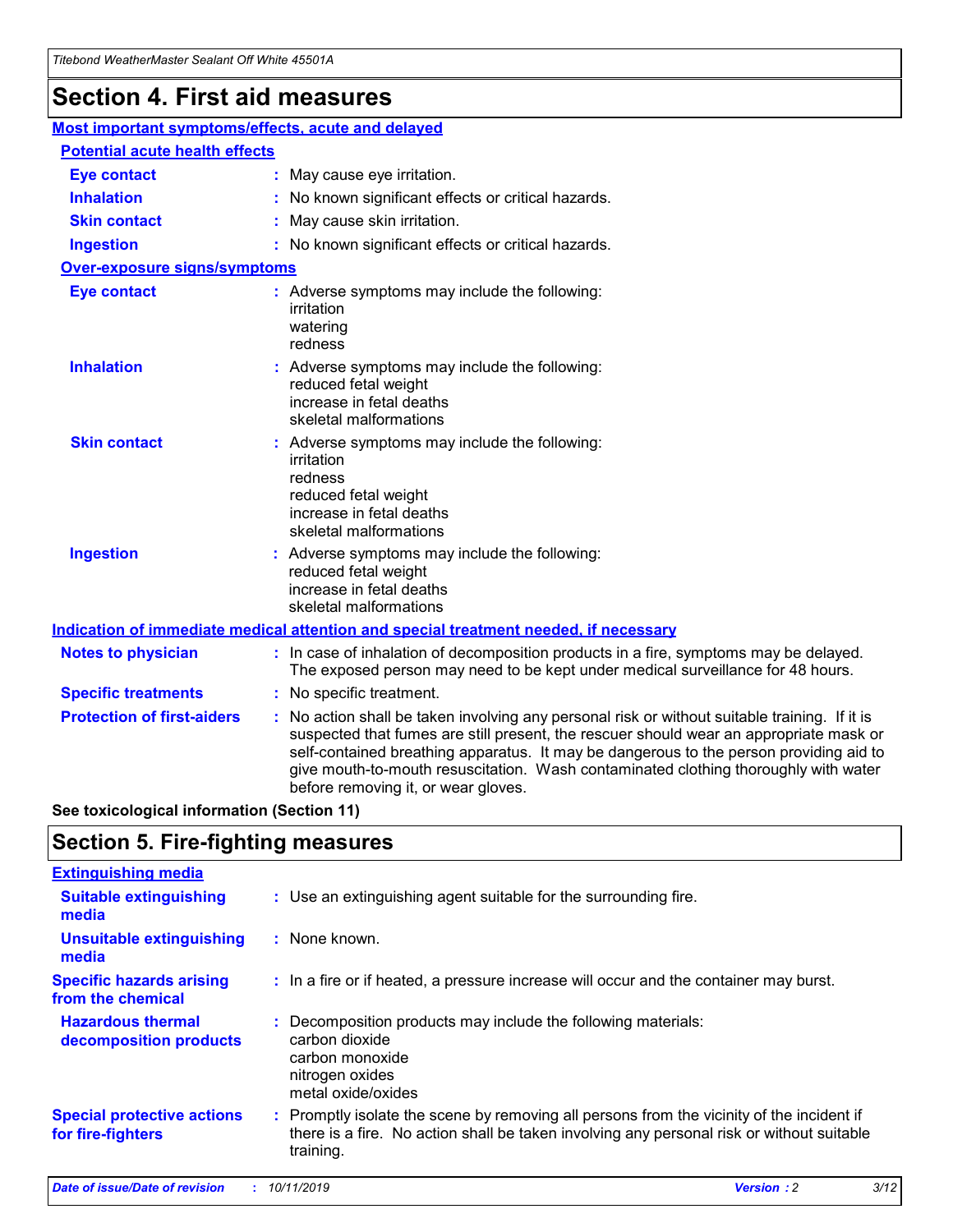### **Section 5. Fire-fighting measures**

**Special protective equipment for fire-fighters** Fire-fighters should wear appropriate protective equipment and self-contained breathing **:** apparatus (SCBA) with a full face-piece operated in positive pressure mode.

### **Section 6. Accidental release measures**

#### **Personal precautions, protective equipment and emergency procedures**

| For non-emergency<br>personnel                               | : No action shall be taken involving any personal risk or without suitable training.<br>Evacuate surrounding areas. Keep unnecessary and unprotected personnel from<br>entering. Do not touch or walk through spilled material. Avoid breathing vapor or mist.<br>Provide adequate ventilation. Wear appropriate respirator when ventilation is<br>inadequate. Put on appropriate personal protective equipment.                                                                                                                                                                                                                                                                                             |
|--------------------------------------------------------------|--------------------------------------------------------------------------------------------------------------------------------------------------------------------------------------------------------------------------------------------------------------------------------------------------------------------------------------------------------------------------------------------------------------------------------------------------------------------------------------------------------------------------------------------------------------------------------------------------------------------------------------------------------------------------------------------------------------|
|                                                              | For emergency responders : If specialized clothing is required to deal with the spillage, take note of any information in<br>Section 8 on suitable and unsuitable materials. See also the information in "For non-<br>emergency personnel".                                                                                                                                                                                                                                                                                                                                                                                                                                                                  |
| <b>Environmental precautions</b>                             | : Avoid dispersal of spilled material and runoff and contact with soil, waterways, drains<br>and sewers. Inform the relevant authorities if the product has caused environmental<br>pollution (sewers, waterways, soil or air).                                                                                                                                                                                                                                                                                                                                                                                                                                                                              |
| <b>Methods and materials for containment and cleaning up</b> |                                                                                                                                                                                                                                                                                                                                                                                                                                                                                                                                                                                                                                                                                                              |
| <b>Small spill</b>                                           | : Stop leak if without risk. Move containers from spill area. Dilute with water and mop up<br>if water-soluble. Alternatively, or if water-insoluble, absorb with an inert dry material and<br>place in an appropriate waste disposal container. Dispose of via a licensed waste<br>disposal contractor.                                                                                                                                                                                                                                                                                                                                                                                                     |
| <b>Large spill</b>                                           | : Stop leak if without risk. Move containers from spill area. Approach release from<br>upwind. Prevent entry into sewers, water courses, basements or confined areas. Wash<br>spillages into an effluent treatment plant or proceed as follows. Contain and collect<br>spillage with non-combustible, absorbent material e.g. sand, earth, vermiculite or<br>diatomaceous earth and place in container for disposal according to local regulations<br>(see Section 13). Dispose of via a licensed waste disposal contractor. Contaminated<br>absorbent material may pose the same hazard as the spilled product. Note: see<br>Section 1 for emergency contact information and Section 13 for waste disposal. |

### **Section 7. Handling and storage**

| <b>Precautions for safe handling</b>                                             |                                                                                                                                                                                                                                                                                                                                                                                                                                                                                                                                                                                                                                                                                                                                                                                                                                                  |
|----------------------------------------------------------------------------------|--------------------------------------------------------------------------------------------------------------------------------------------------------------------------------------------------------------------------------------------------------------------------------------------------------------------------------------------------------------------------------------------------------------------------------------------------------------------------------------------------------------------------------------------------------------------------------------------------------------------------------------------------------------------------------------------------------------------------------------------------------------------------------------------------------------------------------------------------|
| <b>Protective measures</b>                                                       | : Put on appropriate personal protective equipment (see Section 8). Persons with a<br>history of skin sensitization problems should not be employed in any process in which<br>this product is used. Avoid exposure - obtain special instructions before use. Avoid<br>exposure during pregnancy. Do not handle until all safety precautions have been read<br>and understood. Do not get in eyes or on skin or clothing. Do not ingest. Avoid<br>breathing vapor or mist. If during normal use the material presents a respiratory hazard,<br>use only with adequate ventilation or wear appropriate respirator. Keep in the original<br>container or an approved alternative made from a compatible material, kept tightly<br>closed when not in use. Empty containers retain product residue and can be hazardous.<br>Do not reuse container. |
| <b>Advice on general</b><br>occupational hygiene                                 | : Eating, drinking and smoking should be prohibited in areas where this material is<br>handled, stored and processed. Workers should wash hands and face before eating,<br>drinking and smoking. Remove contaminated clothing and protective equipment before<br>entering eating areas. See also Section 8 for additional information on hygiene<br>measures.                                                                                                                                                                                                                                                                                                                                                                                                                                                                                    |
| <b>Conditions for safe storage,</b><br>including any<br><b>incompatibilities</b> | : Store between the following temperatures: 0 to 120 $\degree$ C (32 to 248 $\degree$ F). Store in<br>accordance with local regulations. Store in original container protected from direct<br>sunlight in a dry, cool and well-ventilated area, away from incompatible materials (see<br>Section 10) and food and drink. Store locked up. Keep container tightly closed and<br>sealed until ready for use. Containers that have been opened must be carefully<br>resealed and kept upright to prevent leakage. Do not store in unlabeled containers.<br>Use appropriate containment to avoid environmental contamination. See Section 10 for<br>incompatible materials before handling or use.                                                                                                                                                   |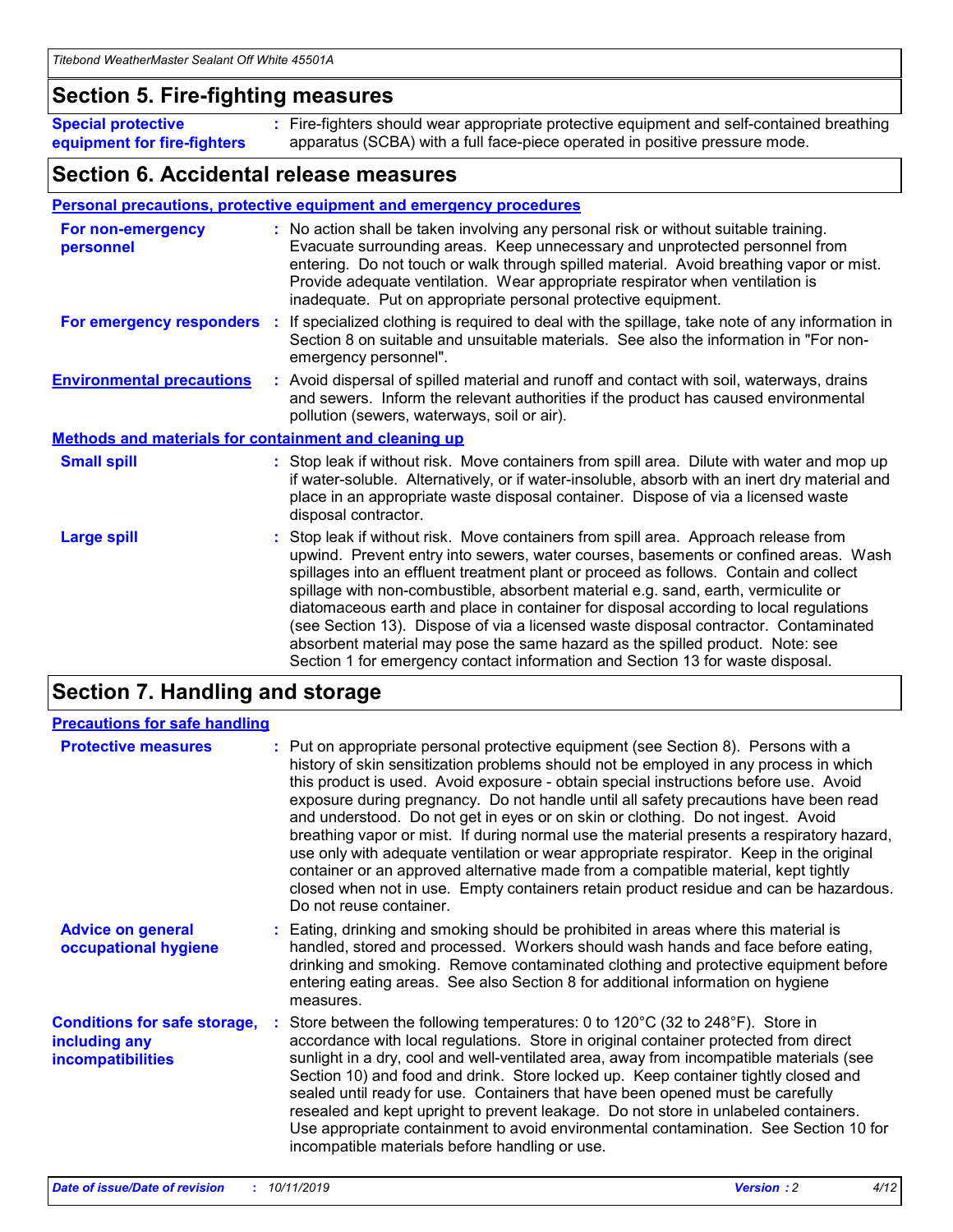# **Section 8. Exposure controls/personal protection**

#### **Control parameters**

#### **Occupational exposure limits**

| <b>Ingredient name</b>                               |    |                        | <b>Exposure limits</b>                                                                                                                                                                                                                                                                                                                                                                                                                                                                                                                                                                                                 |
|------------------------------------------------------|----|------------------------|------------------------------------------------------------------------------------------------------------------------------------------------------------------------------------------------------------------------------------------------------------------------------------------------------------------------------------------------------------------------------------------------------------------------------------------------------------------------------------------------------------------------------------------------------------------------------------------------------------------------|
| 3-aminopropyltriethoxysilane<br>Dibutyltin dilaurate |    |                        | None.<br>ACGIH TLV (United States, 3/2019). Absorbed through skin.<br>Notes: as Sn<br>TWA: $0.1 \text{ mg/m}^3$ , (as Sn) 8 hours.<br>STEL: 0.2 mg/m <sup>3</sup> , (as Sn) 15 minutes.<br>NIOSH REL (United States, 10/2016). Absorbed through skin.<br>Notes: as Sn<br>TWA: 0.1 mg/m <sup>3</sup> , (as Sn) 10 hours.<br>OSHA PEL (United States, 5/2018). Notes: as Sn<br>TWA: $0.1 \text{ mg/m}^3$ , (as Sn) 8 hours.<br>OSHA PEL 1989 (United States, 3/1989). Absorbed through skin.<br>Notes: measured as Sn<br>TWA: 0.1 mg/m <sup>3</sup> , (measured as Sn) 8 hours. Form: Organic                            |
| <b>Appropriate engineering</b><br>controls           |    |                        | : If user operations generate dust, fumes, gas, vapor or mist, use process enclosures,<br>local exhaust ventilation or other engineering controls to keep worker exposure to<br>airborne contaminants below any recommended or statutory limits.                                                                                                                                                                                                                                                                                                                                                                       |
| <b>Environmental exposure</b><br>controls            |    |                        | Emissions from ventilation or work process equipment should be checked to ensure<br>they comply with the requirements of environmental protection legislation. In some<br>cases, fume scrubbers, filters or engineering modifications to the process equipment<br>will be necessary to reduce emissions to acceptable levels.                                                                                                                                                                                                                                                                                          |
| <b>Individual protection measures</b>                |    |                        |                                                                                                                                                                                                                                                                                                                                                                                                                                                                                                                                                                                                                        |
| <b>Hygiene measures</b>                              |    |                        | : Wash hands, forearms and face thoroughly after handling chemical products, before<br>eating, smoking and using the lavatory and at the end of the working period.<br>Appropriate techniques should be used to remove potentially contaminated clothing.<br>Contaminated work clothing should not be allowed out of the workplace. Wash<br>contaminated clothing before reusing. Ensure that eyewash stations and safety<br>showers are close to the workstation location.                                                                                                                                            |
| <b>Eye/face protection</b>                           |    |                        | : Safety eyewear complying with an approved standard should be used when a risk<br>assessment indicates this is necessary to avoid exposure to liquid splashes, mists,<br>gases or dusts. If contact is possible, the following protection should be worn, unless<br>the assessment indicates a higher degree of protection: chemical splash goggles.                                                                                                                                                                                                                                                                  |
| <b>Skin protection</b>                               |    |                        |                                                                                                                                                                                                                                                                                                                                                                                                                                                                                                                                                                                                                        |
| <b>Hand protection</b>                               |    |                        | : Chemical-resistant, impervious gloves complying with an approved standard should be<br>worn at all times when handling chemical products if a risk assessment indicates this is<br>necessary. Considering the parameters specified by the glove manufacturer, check<br>during use that the gloves are still retaining their protective properties. It should be<br>noted that the time to breakthrough for any glove material may be different for different<br>glove manufacturers. In the case of mixtures, consisting of several substances, the<br>protection time of the gloves cannot be accurately estimated. |
| <b>Body protection</b>                               |    | handling this product. | Personal protective equipment for the body should be selected based on the task being<br>performed and the risks involved and should be approved by a specialist before                                                                                                                                                                                                                                                                                                                                                                                                                                                |
| <b>Other skin protection</b>                         |    |                        | : Appropriate footwear and any additional skin protection measures should be selected<br>based on the task being performed and the risks involved and should be approved by a<br>specialist before handling this product.                                                                                                                                                                                                                                                                                                                                                                                              |
| <b>Respiratory protection</b>                        | ÷. | aspects of use.        | Based on the hazard and potential for exposure, select a respirator that meets the<br>appropriate standard or certification. Respirators must be used according to a<br>respiratory protection program to ensure proper fitting, training, and other important                                                                                                                                                                                                                                                                                                                                                         |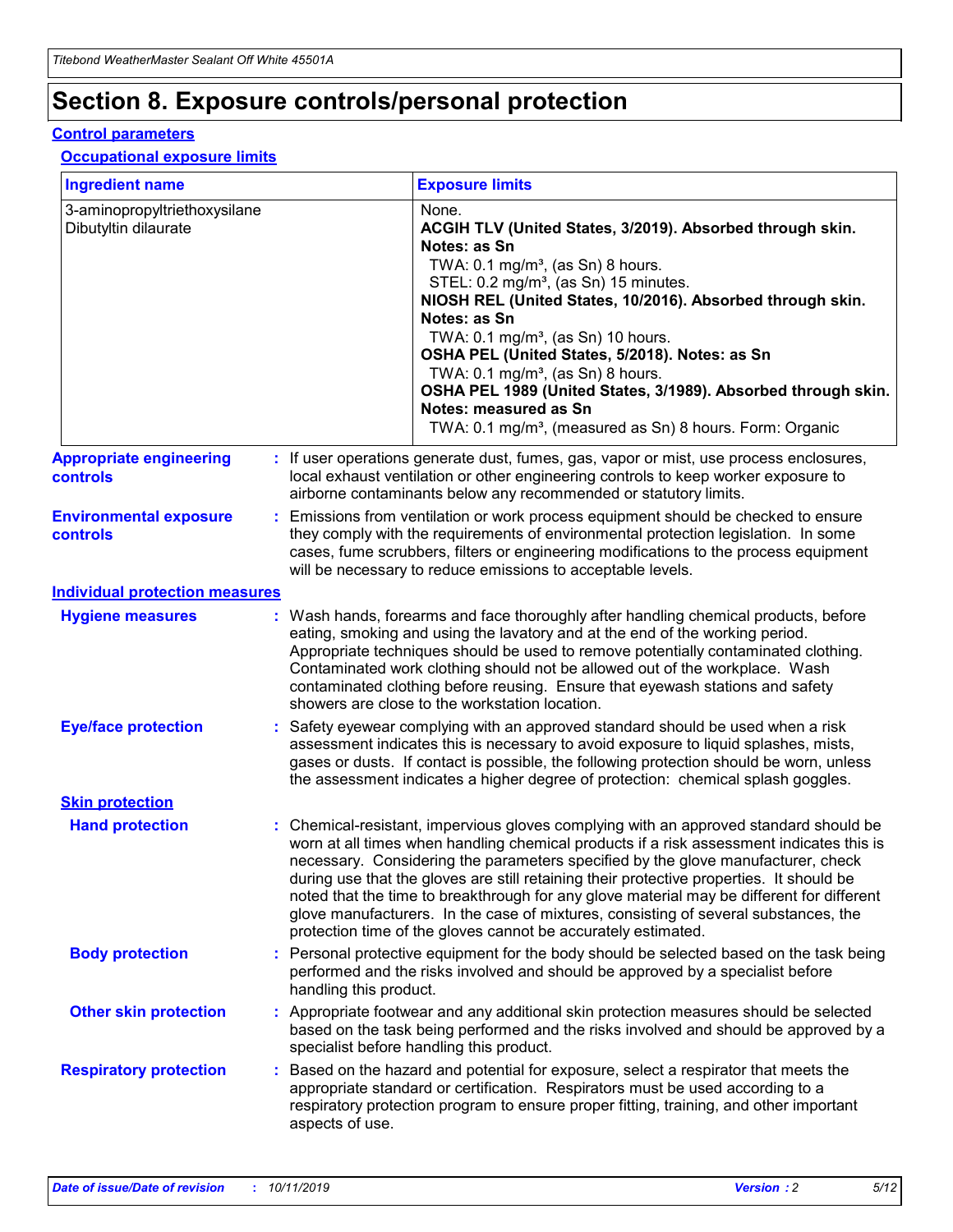### **Section 9. Physical and chemical properties**

#### **Appearance**

| <b>Physical state</b>                             | : Liquid. [Paste.]                                                |
|---------------------------------------------------|-------------------------------------------------------------------|
| Color                                             | Off-white.                                                        |
| Odor                                              | : None [Slight]                                                   |
| <b>Odor threshold</b>                             | $:$ Not available.                                                |
| pH                                                | : Not applicable.                                                 |
| <b>Melting point</b>                              | : Not available.                                                  |
| <b>Boiling point</b>                              | : >100°C (>212°F)                                                 |
| <b>Flash point</b>                                | : Closed cup: >200°C (>392°F) [Setaflash.]                        |
| <b>Evaporation rate</b>                           | $:$ <1 (butyl acetate = 1)                                        |
| <b>Flammability (solid, gas)</b>                  | : Not available.                                                  |
| Lower and upper explosive<br>(flammable) limits   | : Not available.                                                  |
| <b>VOC (less water, less</b><br>exempt solvents)  | $: 0$ g/l                                                         |
| <b>Volatility</b>                                 | $: 0\%$ (w/w)                                                     |
| <b>Vapor density</b>                              | : Not available.                                                  |
| <b>Relative density</b>                           | : 1.4329                                                          |
| <b>Solubility</b>                                 | : Insoluble in the following materials: cold water and hot water. |
| <b>Solubility in water</b>                        | : Not available.                                                  |
| <b>Partition coefficient: n-</b><br>octanol/water | : Not available.                                                  |
| <b>Auto-ignition temperature</b>                  | : Not available.                                                  |
| <b>Decomposition temperature</b>                  | : Not available.                                                  |
| <b>Viscosity</b>                                  | : Not available.                                                  |

### **Section 10. Stability and reactivity**

| <b>Reactivity</b>                            |    | : No specific test data related to reactivity available for this product or its ingredients.            |
|----------------------------------------------|----|---------------------------------------------------------------------------------------------------------|
| <b>Chemical stability</b>                    |    | : The product is stable.                                                                                |
| <b>Possibility of hazardous</b><br>reactions |    | : Under normal conditions of storage and use, hazardous reactions will not occur.                       |
| <b>Conditions to avoid</b>                   |    | : No specific data.                                                                                     |
| <b>Incompatible materials</b>                | ٠. | No specific data.                                                                                       |
| <b>Hazardous decomposition</b><br>products   | ÷. | Under normal conditions of storage and use, hazardous decomposition products should<br>not be produced. |

## **Section 11. Toxicological information**

### **Information on toxicological effects**

#### **Acute toxicity**

| <b>Product/ingredient name</b> | <b>Result</b>           | <b>Species</b> | <b>Dose</b>                | <b>Exposure</b> |
|--------------------------------|-------------------------|----------------|----------------------------|-----------------|
| 3-aminopropyltriethoxysilane   | <b>ILD50 Dermal</b>     | Rabbit         | 4.29 g/kg                  |                 |
| Dibutyltin dilaurate           | ILD50 Oral<br>LD50 Oral | Rat<br>Rat     | $1.57$ g/kg<br>175 $mg/kg$ |                 |
|                                |                         |                |                            |                 |

**Irritation/Corrosion**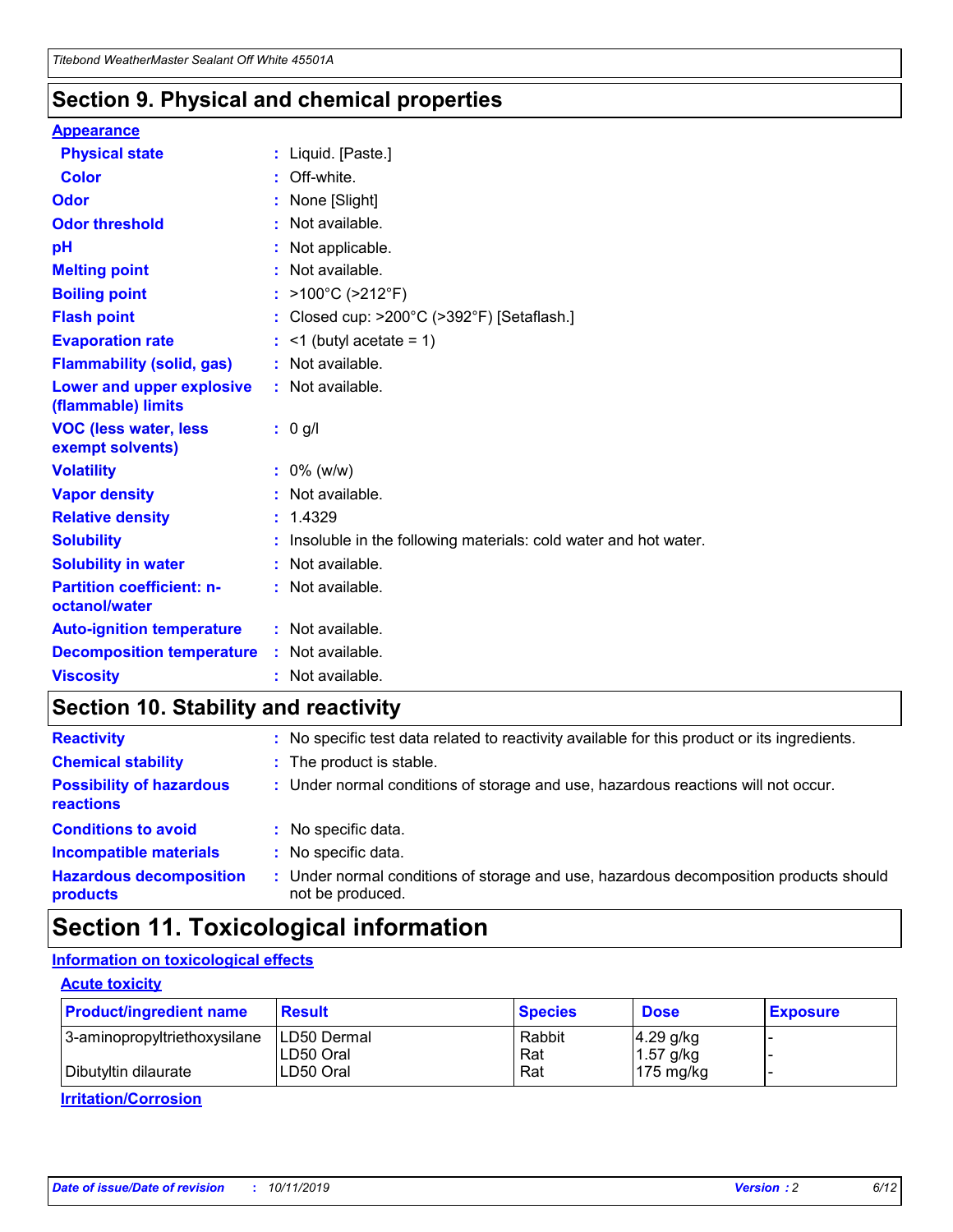# **Section 11. Toxicological information**

| <b>Product/ingredient name</b> | <b>Result</b>                 | <b>Species</b> | <b>Score</b> | <b>Exposure</b>    | <b>Observation</b> |
|--------------------------------|-------------------------------|----------------|--------------|--------------------|--------------------|
| 3-aminopropyltriethoxysilane   | Eyes - Mild irritant          | Rabbit         |              | $100$ mg           |                    |
|                                | Eyes - Severe irritant        | Rabbit         |              | 24 hours 750       |                    |
|                                |                               |                |              | ug                 |                    |
|                                | <b>Skin - Severe irritant</b> | Rabbit         |              | 24 hours 5         | ۰                  |
| Dibutyltin dilaurate           | Eyes - Moderate irritant      | Rabbit         |              | mq<br>24 hours 100 |                    |
|                                |                               |                |              | mg                 |                    |
|                                | Skin - Severe irritant        | Rabbit         |              | 500 mg             |                    |

### **Sensitization**

Not available.

#### **Mutagenicity**

Not available.

#### **Carcinogenicity**

Not available.

#### **Reproductive toxicity**

Not available.

#### **Teratogenicity**

Not available.

#### **Specific target organ toxicity (single exposure)**

Not available.

#### **Specific target organ toxicity (repeated exposure)**

| <b>Name</b>                                                                         |                                                                            | <b>Category</b>                                     | <b>Route of</b><br>exposure | <b>Target organs</b> |
|-------------------------------------------------------------------------------------|----------------------------------------------------------------------------|-----------------------------------------------------|-----------------------------|----------------------|
| Dibutyltin dilaurate                                                                |                                                                            | Category 1                                          | $\overline{\phantom{0}}$    | respiratory system   |
| <b>Aspiration hazard</b><br>Not available.                                          |                                                                            |                                                     |                             |                      |
| <b>Information on the likely</b><br>routes of exposure                              | : Not available.                                                           |                                                     |                             |                      |
| <b>Potential acute health effects</b>                                               |                                                                            |                                                     |                             |                      |
| <b>Eye contact</b>                                                                  | : May cause eye irritation.                                                |                                                     |                             |                      |
| <b>Inhalation</b>                                                                   |                                                                            | : No known significant effects or critical hazards. |                             |                      |
| <b>Skin contact</b>                                                                 | : May cause skin irritation.                                               |                                                     |                             |                      |
| <b>Ingestion</b>                                                                    |                                                                            | : No known significant effects or critical hazards. |                             |                      |
| <b>Symptoms related to the physical, chemical and toxicological characteristics</b> |                                                                            |                                                     |                             |                      |
| <b>Eye contact</b>                                                                  | irritation<br>watering<br>redness                                          | : Adverse symptoms may include the following:       |                             |                      |
| <b>Inhalation</b>                                                                   | reduced fetal weight<br>increase in fetal deaths<br>skeletal malformations | : Adverse symptoms may include the following:       |                             |                      |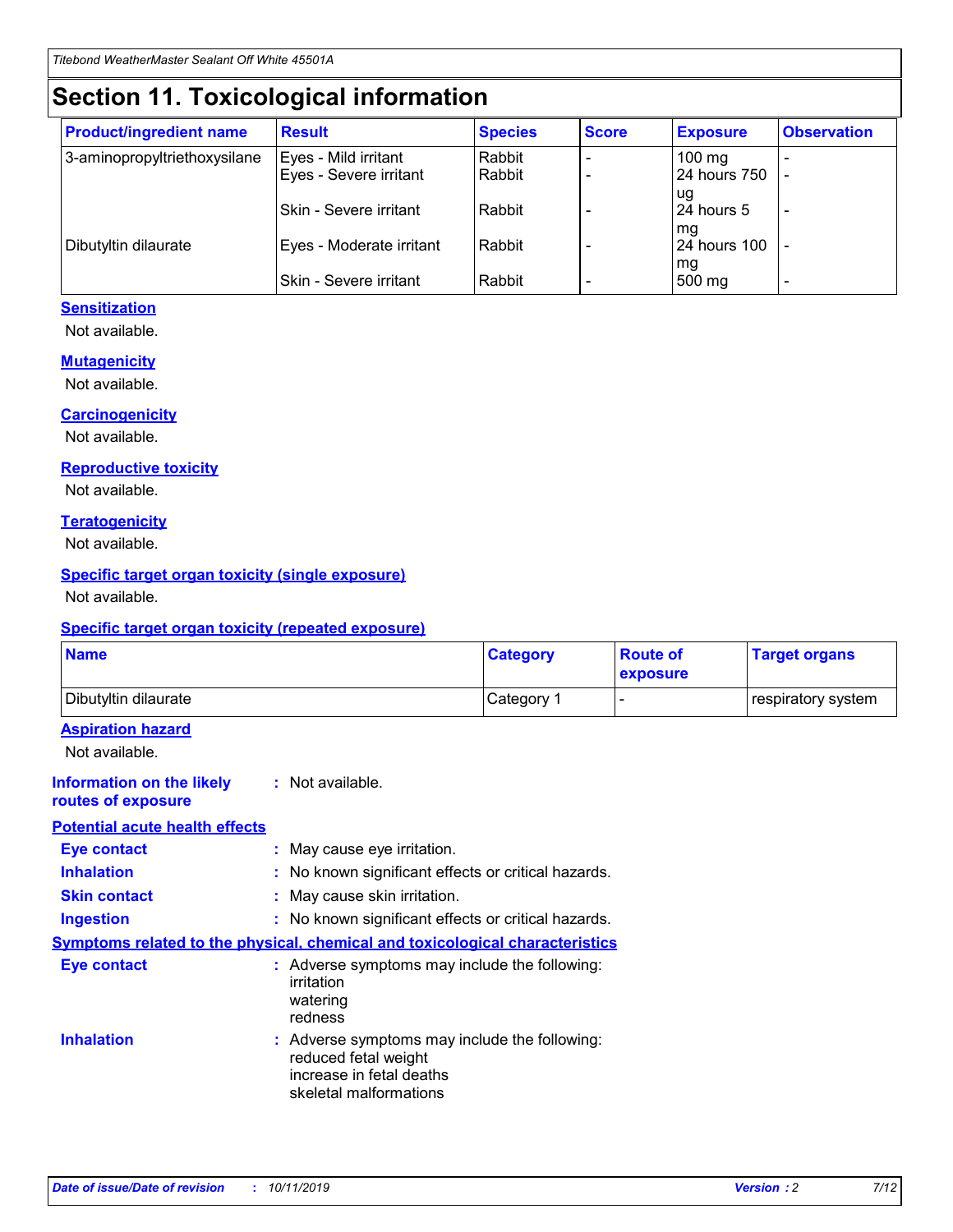# **Section 11. Toxicological information**

| <b>Skin contact</b>                     | : Adverse symptoms may include the following:                                                            |
|-----------------------------------------|----------------------------------------------------------------------------------------------------------|
|                                         | irritation                                                                                               |
|                                         | redness                                                                                                  |
|                                         | reduced fetal weight                                                                                     |
|                                         | increase in fetal deaths                                                                                 |
|                                         | skeletal malformations                                                                                   |
| <b>Ingestion</b>                        | : Adverse symptoms may include the following:                                                            |
|                                         | reduced fetal weight                                                                                     |
|                                         | increase in fetal deaths                                                                                 |
|                                         | skeletal malformations                                                                                   |
|                                         | Delayed and immediate effects and also chronic effects from short and long term exposure                 |
| <b>Short term exposure</b>              |                                                                                                          |
| <b>Potential immediate</b>              | : Not available.                                                                                         |
| effects                                 |                                                                                                          |
| <b>Potential delayed effects</b>        | : Not available.                                                                                         |
| Long term exposure                      |                                                                                                          |
| <b>Potential immediate</b>              | : Not available.                                                                                         |
| effects                                 |                                                                                                          |
| <b>Potential delayed effects</b>        | : Not available.                                                                                         |
| <b>Potential chronic health effects</b> |                                                                                                          |
| Not available.                          |                                                                                                          |
| <b>General</b>                          | : Once sensitized, a severe allergic reaction may occur when subsequently exposed to<br>very low levels. |
| <b>Carcinogenicity</b>                  | : No known significant effects or critical hazards.                                                      |
| <b>Mutagenicity</b>                     | : No known significant effects or critical hazards.                                                      |
| <b>Teratogenicity</b>                   | May damage the unborn child.                                                                             |
| <b>Developmental effects</b>            | : No known significant effects or critical hazards.                                                      |
| <b>Fertility effects</b>                | May damage fertility.                                                                                    |
| <b>Numerical measures of toxicity</b>   |                                                                                                          |
| <b>Acute toxicity estimates</b>         |                                                                                                          |
| الملحلة والمستحيط والمسالم              |                                                                                                          |

Not available.

# **Section 12. Ecological information**

#### **Toxicity**

| <b>Product/ingredient name</b> | <b>Result</b>                     | <b>Species</b>                       | <b>Exposure</b> |
|--------------------------------|-----------------------------------|--------------------------------------|-----------------|
| Dibutyltin dilaurate           | Chronic EC10 > 2 mg/l Fresh water | Algae - Scenedesmus<br>I subspicatus | l 96 hours      |

### **Persistence and degradability**

| <b>Product/ingredient name</b> | <b>Test</b>                                                                    | <b>Result</b>  |                   | <b>Dose</b> | <b>Inoculum</b>         |
|--------------------------------|--------------------------------------------------------------------------------|----------------|-------------------|-------------|-------------------------|
| Dibutyltin dilaurate           | OECD 301F<br>Ready<br>Biodegradability -<br>Manometric<br>Respirometry<br>Test | 23 % - 28 days |                   |             |                         |
| <b>Product/ingredient name</b> | <b>Aquatic half-life</b>                                                       |                | <b>Photolysis</b> |             | <b>Biodegradability</b> |
| Dibutyltin dilaurate           |                                                                                |                |                   |             | Inherent                |

### **Bioaccumulative potential**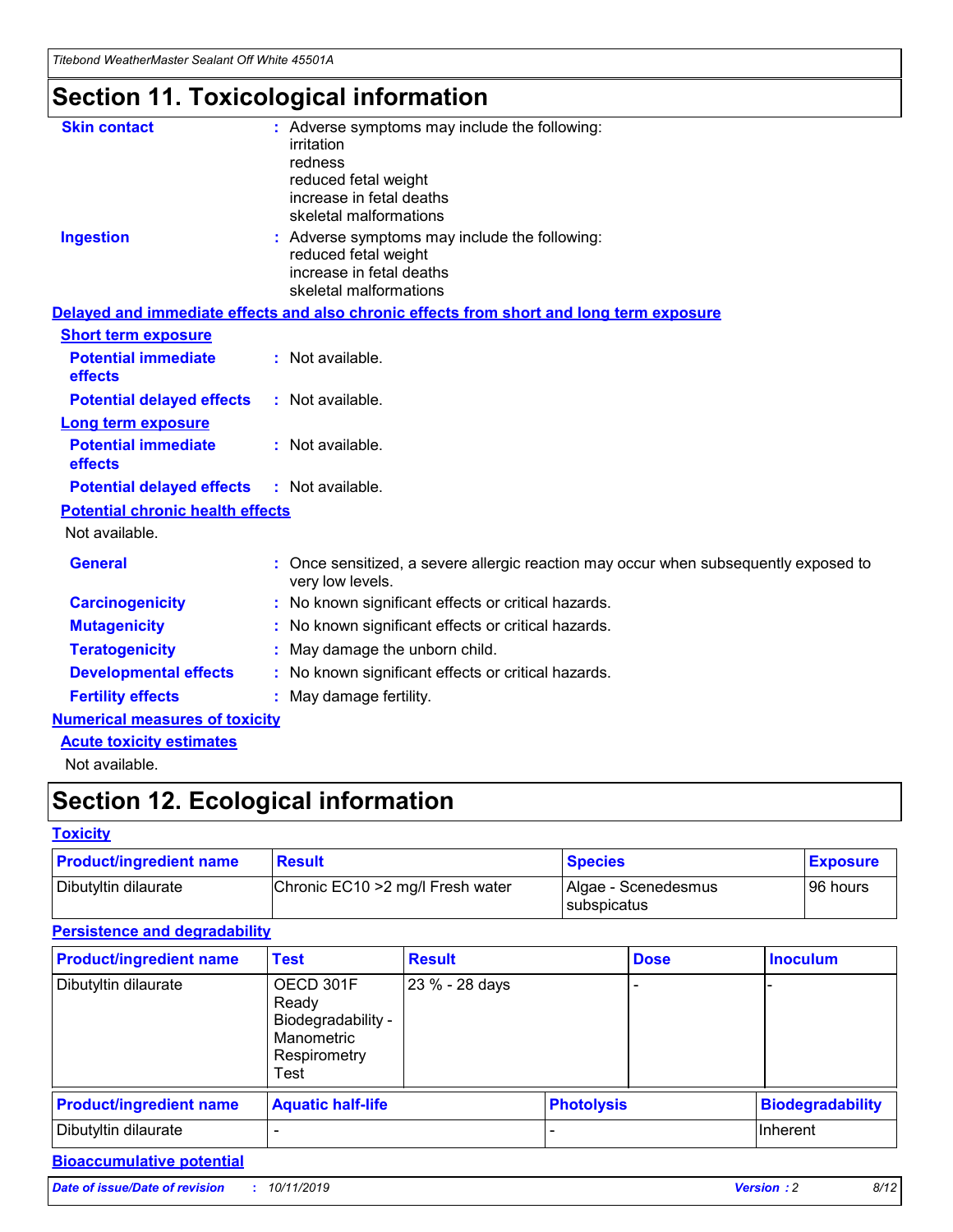# **Section 12. Ecological information**

| <b>Product/ingredient name</b> | $LoaPow$ | <b>BCF</b> | <b>Potential</b> |
|--------------------------------|----------|------------|------------------|
| 3-aminopropyltriethoxysilane   | 1.7      | 3.4        | low              |
| Dibutyltin dilaurate           | 4.44     | 2.91       | low              |

#### **Mobility in soil**

| <b>Soil/water partition</b><br>coefficient (K <sub>oc</sub> ) | : Not available.                                    |
|---------------------------------------------------------------|-----------------------------------------------------|
| <b>Other adverse effects</b>                                  | : No known significant effects or critical hazards. |

### **Section 13. Disposal considerations**

|  | <b>Disposal methods</b> |  |
|--|-------------------------|--|

**Disposal methods** : The generation of waste should be avoided or minimized wherever possible. Disposal of this product, solutions and any by-products should at all times comply with the requirements of environmental protection and waste disposal legislation and any regional local authority requirements. Dispose of surplus and non-recyclable products via a licensed waste disposal contractor. Waste should not be disposed of untreated to the sewer unless fully compliant with the requirements of all authorities with jurisdiction. Waste packaging should be recycled. Incineration or landfill should only be considered when recycling is not feasible. This material and its container must be disposed of in a safe way. Care should be taken when handling emptied containers that have not been cleaned or rinsed out. Empty containers or liners may retain some product residues. Avoid dispersal of spilled material and runoff and contact with soil, waterways, drains and sewers.

# **Section 14. Transport information**

|                                      | <b>DOT</b><br><b>Classification</b> | <b>TDG</b><br><b>Classification</b> | <b>Mexico</b><br><b>Classification</b> | <b>ADR/RID</b>               | <b>IMDG</b>    | <b>IATA</b>              |
|--------------------------------------|-------------------------------------|-------------------------------------|----------------------------------------|------------------------------|----------------|--------------------------|
| <b>UN number</b>                     | Not regulated.                      | Not regulated.                      | Not regulated.                         | Not regulated.               | Not regulated. | Not regulated.           |
| <b>UN proper</b><br>shipping name    |                                     |                                     |                                        |                              |                |                          |
| <b>Transport</b><br>hazard class(es) | $\blacksquare$                      | $\overline{\phantom{0}}$            | $\overline{\phantom{a}}$               | $\qquad \qquad \blacksquare$ | $\blacksquare$ | $\overline{\phantom{0}}$ |
| <b>Packing group</b>                 | $\overline{\phantom{a}}$            | -                                   |                                        | -                            |                | -                        |
| <b>Environmental</b><br>hazards      | No.                                 | No.                                 | No.                                    | No.                          | No.            | No.                      |

# **Section 15. Regulatory information**

### **U.S. Federal regulations**

#### **SARA 302/304**

#### **Composition/information on ingredients**

No products were found.

**SARA 304 RQ :** Not applicable.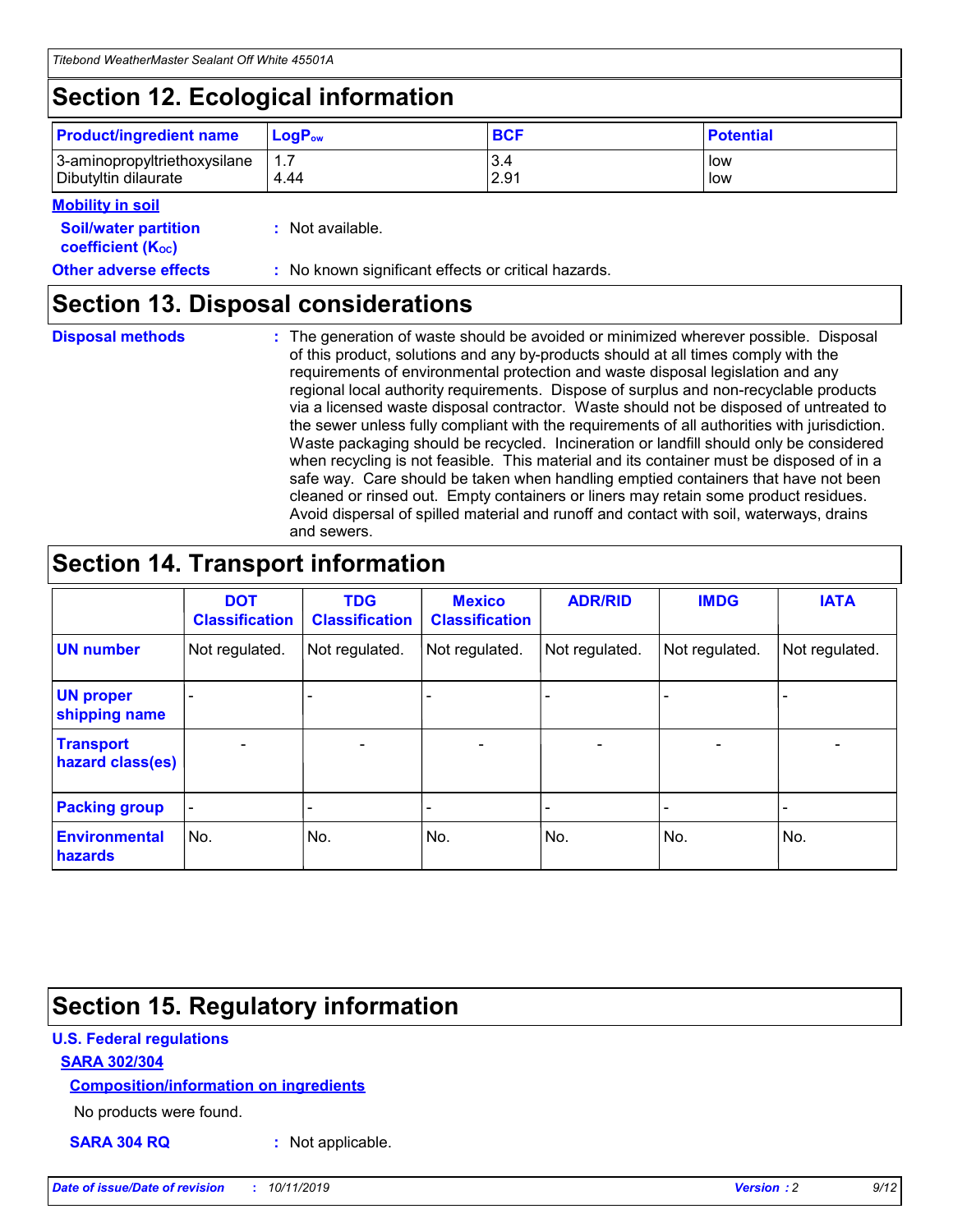## **Section 15. Regulatory information**

#### **SARA 311/312**

**Classification :** EYE IRRITATION - Category 2B SKIN SENSITIZATION - Category 1 TOXIC TO REPRODUCTION (Fertility) - Category 1B TOXIC TO REPRODUCTION (Unborn child) - Category 1B

#### **Composition/information on ingredients**

| <b>Name</b>                  | $\frac{9}{6}$ | <b>Classification</b>                                                                                                                                                                                                                                                                                                                  |
|------------------------------|---------------|----------------------------------------------------------------------------------------------------------------------------------------------------------------------------------------------------------------------------------------------------------------------------------------------------------------------------------------|
| 3-aminopropyltriethoxysilane | $\leq$ 3      | <b>FLAMMABLE LIQUIDS - Category 4</b><br><b>ACUTE TOXICITY (oral) - Category 4</b><br>SKIN IRRITATION - Category 2                                                                                                                                                                                                                     |
| Dibutyltin dilaurate         | ≤0.3          | EYE IRRITATION - Category 2A<br><b>ACUTE TOXICITY (oral) - Category 3</b><br>SKIN CORROSION - Category 1C<br>SERIOUS EYE DAMAGE - Category 1<br>SKIN SENSITIZATION - Category 1<br><b>GERM CELL MUTAGENICITY - Category 2</b><br>TOXIC TO REPRODUCTION (Fertility) - Category 1B<br>TOXIC TO REPRODUCTION (Unborn child) - Category 1B |
|                              |               | SPECIFIC TARGET ORGAN TOXICITY (REPEATED<br>EXPOSURE) (respiratory system) - Category 1                                                                                                                                                                                                                                                |

#### **State regulations**

| <b>Massachusetts</b> | : None of the components are listed. |
|----------------------|--------------------------------------|
| <b>New York</b>      | : None of the components are listed. |
| <b>New Jersey</b>    | : None of the components are listed. |
| Pennsylvania         | : None of the components are listed. |

#### **California Prop. 65**

**A** WARNING: This product can expose you to methanol, which is known to the State of California to cause birth defects or other reproductive harm. For more information go to www.P65Warnings.ca.gov.

| <b>Ingredient name</b> | No significant risk Maximum<br>level | acceptable dosage<br>level |
|------------------------|--------------------------------------|----------------------------|
| methanol               |                                      | Yes.                       |

#### **International regulations**

**Chemical Weapon Convention List Schedules I, II & III Chemicals** Not listed.

#### **Montreal Protocol**

Not listed.

**Stockholm Convention on Persistent Organic Pollutants**

Not listed.

### **UNECE Aarhus Protocol on POPs and Heavy Metals**

Not listed.

#### **Inventory list**

### **China :** All components are listed or exempted.

**United States TSCA 8(b) inventory :** All components are active or exempted.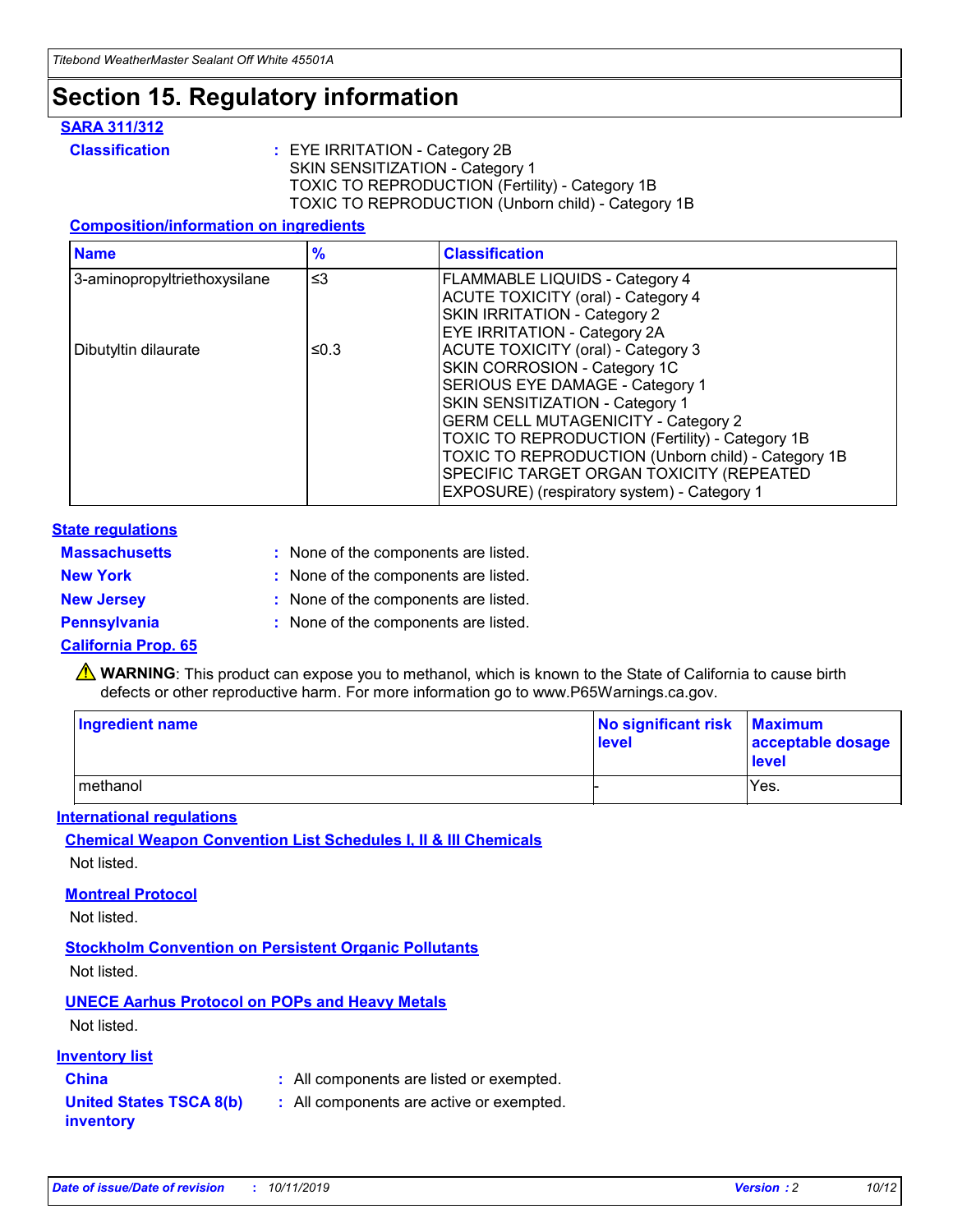# **Section 16. Other information**

**Hazardous Material Information System (U.S.A.)**



**Caution: HMIS® ratings are based on a 0-4 rating scale, with 0 representing minimal hazards or risks, and 4 representing significant hazards or risks. Although HMIS® ratings and the associated label are not required on SDSs or products leaving a facility under 29 CFR 1910.1200, the preparer may choose to provide them. HMIS® ratings are to be used with a fully implemented HMIS® program. HMIS® is a registered trademark and service mark of the American Coatings Association, Inc.**

**The customer is responsible for determining the PPE code for this material. For more information on HMIS® Personal Protective Equipment (PPE) codes, consult the HMIS® Implementation Manual.**

#### **National Fire Protection Association (U.S.A.)**



**Reprinted with permission from NFPA 704-2001, Identification of the Hazards of Materials for Emergency Response Copyright ©1997, National Fire Protection Association, Quincy, MA 02269. This reprinted material is not the complete and official position of the National Fire Protection Association, on the referenced subject which is represented only by the standard in its entirety.**

**Copyright ©2001, National Fire Protection Association, Quincy, MA 02269. This warning system is intended to be interpreted and applied only by properly trained individuals to identify fire, health and reactivity hazards of chemicals. The user is referred to certain limited number of chemicals with recommended classifications in NFPA 49 and NFPA 325, which would be used as a guideline only. Whether the chemicals are classified by NFPA or not, anyone using the 704 systems to classify chemicals does so at their own risk.**

#### **Procedure used to derive the classification**

|                                                                                                                                  | <b>Classification</b>                                                                                                                                                                                                                                                                                                                                                                                                                                                                                                                                                           | <b>Justification</b>                                                     |
|----------------------------------------------------------------------------------------------------------------------------------|---------------------------------------------------------------------------------------------------------------------------------------------------------------------------------------------------------------------------------------------------------------------------------------------------------------------------------------------------------------------------------------------------------------------------------------------------------------------------------------------------------------------------------------------------------------------------------|--------------------------------------------------------------------------|
| <b>EYE IRRITATION - Category 2B</b><br>SKIN SENSITIZATION - Category 1<br><b>TOXIC TO REPRODUCTION (Fertility) - Category 1B</b> | TOXIC TO REPRODUCTION (Unborn child) - Category 1B                                                                                                                                                                                                                                                                                                                                                                                                                                                                                                                              | Expert judgment<br>Expert judgment<br>Expert judgment<br>Expert judgment |
| <b>History</b>                                                                                                                   |                                                                                                                                                                                                                                                                                                                                                                                                                                                                                                                                                                                 |                                                                          |
| Date of printing                                                                                                                 | : 4/22/2022                                                                                                                                                                                                                                                                                                                                                                                                                                                                                                                                                                     |                                                                          |
| Date of issue/Date of<br>revision                                                                                                | : 10/11/2019                                                                                                                                                                                                                                                                                                                                                                                                                                                                                                                                                                    |                                                                          |
| Date of previous issue                                                                                                           | : 10/16/2020                                                                                                                                                                                                                                                                                                                                                                                                                                                                                                                                                                    |                                                                          |
| <b>Version</b>                                                                                                                   | $\therefore$ 2                                                                                                                                                                                                                                                                                                                                                                                                                                                                                                                                                                  |                                                                          |
| <b>Key to abbreviations</b>                                                                                                      | $\therefore$ ATE = Acute Toxicity Estimate<br><b>BCF</b> = Bioconcentration Factor<br>GHS = Globally Harmonized System of Classification and Labelling of Chemicals<br>IATA = International Air Transport Association<br><b>IBC</b> = Intermediate Bulk Container<br><b>IMDG = International Maritime Dangerous Goods</b><br>LogPow = logarithm of the octanol/water partition coefficient<br>MARPOL = International Convention for the Prevention of Pollution From Ships, 1973<br>as modified by the Protocol of 1978. ("Marpol" = marine pollution)<br>$UN = United Nations$ |                                                                          |